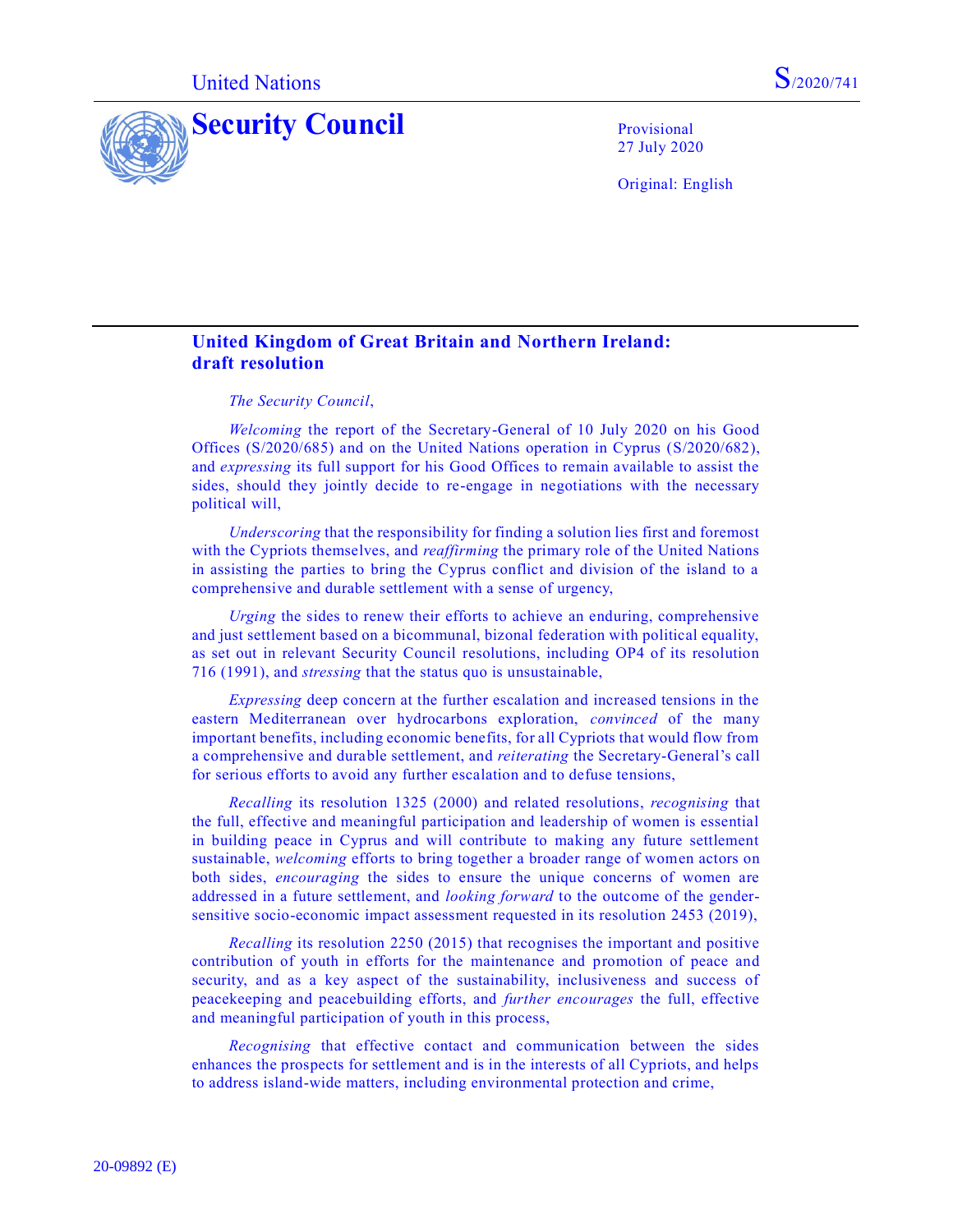*Recognising* the impact on the island of Cyprus of the COVID-19 pandemic and the efforts made by both communities to suppress the spread of the virus and mitigate its effects,

*Further recognising* that the COVID-19 pandemic has restricted opportunities and capacity for negotiation, and *expressing concern* that the uncoordinated decisions to close the crossing points along the Green line in response to the pandemic have prevented most bi-communal engagement, and that the prolonged closure of the crossing points threatens to set back the progress made in this area since 2003,

*Expressing* concern at the continued deterioration of the law and order situation in Pyla, and *urging* both sides to continue to work with UNFICYP to establish effective measures to tackle criminal activities,

*Emphasising* the importance of confidence-building measures and their timely implementation, and *urging* the sides to step up their efforts to promote intercommunal contacts, reconciliation and the active engagement of civil society, in particular women and youth,

*Noting* that the Government of Cyprus is agreed that in view of the prevailing conditions on the island it is necessary to keep the United Nations Peacekeeping Force in Cyprus (UNFICYP) beyond 31 July 2020,

*Welcoming* measures to date to strengthen the liaison and engagement capacity of the mission, *noting* the importance of transition planning in relation to the settlement, and *emphasising* the need to review regularly all peacekeeping operations, including UNFICYP, to ensure efficiency and effectiveness,

*Echoing* the Secretary-General's gratitude to the Government of Cyprus and the Government of Greece for their voluntary contributions to the funding of UNFICYP, and *expressing appreciation* to Member States that contribute personnel to UNFICYP,

*Noting with appreciation* the efforts of the Secretary-General, his Special Representative Elizabeth Spehar, and senior United Nations official Jane Holl Lute,

1. *Welcomes* the trilateral meeting of the leaders and the Secretary-General on 25 November 2019 in Berlin, at which both sides reaffirmed their commitment to a bicommunal, bizonal federation with political equality, as set out in relevant Security Council resolutions, including OP4 of its resolution [716 \(1991\),](https://undocs.org/en/S/RES/716%20(1991)) the Joint Declaration of 11 February 2014, the prior convergences, and the six point framework presented by the Secretary-General on 30 June 2017 at the Conference of Cyprus;

2. *Further welcomes* the Secretary-General's agreement to extend his efforts to achieve terms of reference to serve as a consensus starting point for phased, meaningful, and results-oriented negotiations at the earliest feasible opportunity, and *urges* the sides and all involved participants to renew their political will and commitment to a settlement under United Nations auspices, including by engaging actively and with a sense of urgency with the Secretary-General and senior United Nations official, Jane Holl Lute;

3. *Reiterates its call for* a reduction of tensions in the Eastern Mediterranean, and *further calls* upon the leaders of the two Cypriot communities and all involved parties to refrain from any actions and rhetoric that might damage chances of success;

4. *Reaffirms* all its relevant resolutions on Cyprus, in particular resolution [1251 \(1999\);](https://undocs.org/en/S/RES/1251%20(1999))

5. *Recalls* its resolution [2506 \(2020\)](https://undocs.org/en/S/RES/2483%20(2019)) and *calls upon* the two leaders urgently to:

(a) put their efforts expeditiously behind further work on reaching convergences on the core issues;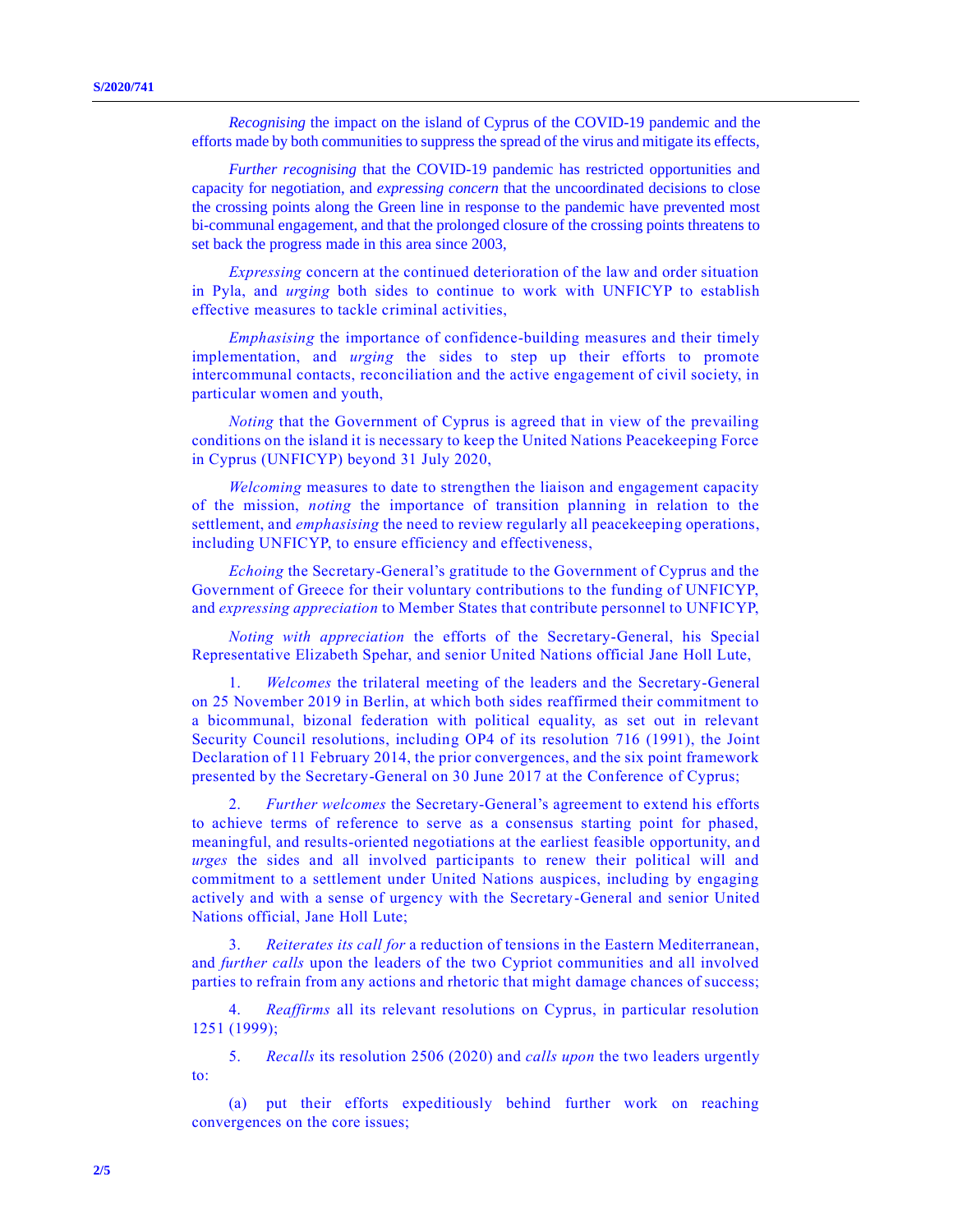(b) reaffirm their political support for all Technical Committees, empower them to submit proposals for their consideration to enhance intercommunal contacts and improve the daily lives of all Cypriots, and consider the advice of the Good Offices Mission of the Secretary-General regarding further ways to empower the Technical Committees and improve their performance;

(c) ensure effective coordination and cooperation on health matters, including in response to the COVID-19 pandemic and other infectious diseases which have island-wide implications, including through the effective use of the expertise available in the bi-communal Technical Committees on Health, Crisis Management, Humanitarian Affairs and Economic Matters;

ensure effective coordination and cooperation on criminal matters;

(e) promote peace education across the island, including by further empowering the Technical Committee on Education to implement the recommendations contained in its joint report of 2017, in particular those concerning policy-making, and to address impediments to peace in school materials, including text books, as a contribution to trust-building between the communities, on which there continues to be little progress;

(f) improve the public atmosphere for negotiation to secure a settlement, including by preparing the communities for a settlement through public messages on convergences and the way ahead, and delivering more constructive and harmonised messages, and by refraining from actions or rhetoric that detracts from a successful process or could make it more difficult to achieve, recalling the Secretary -General's statement of 25 November 2019 in this regard;

(g) increase their support to, and ensure a meaningful role for, civil society engagement in peace efforts, in particular strengthening the participation of women's organisations and youth in the process, including by empowering the Technical Committee on Gender Equality to meet and develop an action plan supporting women's full, effective and meaningful participation in peace talks and providing direct support and encouragement to civil society organisations to enhance intercommunal contact and trust-building;

6. *Calls for* the establishment of an effective mechanism for direct military contacts between the sides and the relevant involved parties, encourages full engagement with the proposal on the establishment of such a mechanism presented by UNFICYP, and *calls for* its timely implementation;

7. *Calls* upon the sides to reduce existing barriers to intercommunal contact, and emphasizes the importance of effective communication for risk-mitigation and trust-building between the communities;

8. *Further calls* for the reopening of all the crossing points and the return to the operating status that existed prior to 29 February 2020 as soon as practically achievable, and for any continuing restrictions on movement across the island to prevent the spread of COVID-19 to be coordinated, and not go beyond what is necessary to protect public health; and noting that the opening of the crossings since 2003 has been an important confidence-building measure between both communities and one which is essential for the settlement process;

9. *Welcomes* the progress towards the inter-operability of mobile phones across the island, and *calls for* further work to ensure the arrangement is made more broadly available and affordable to subscribers on both sides of the island, and *urges* the sides to agree and implement further confidence building measures, including those related to the military, economic cooperation and trade;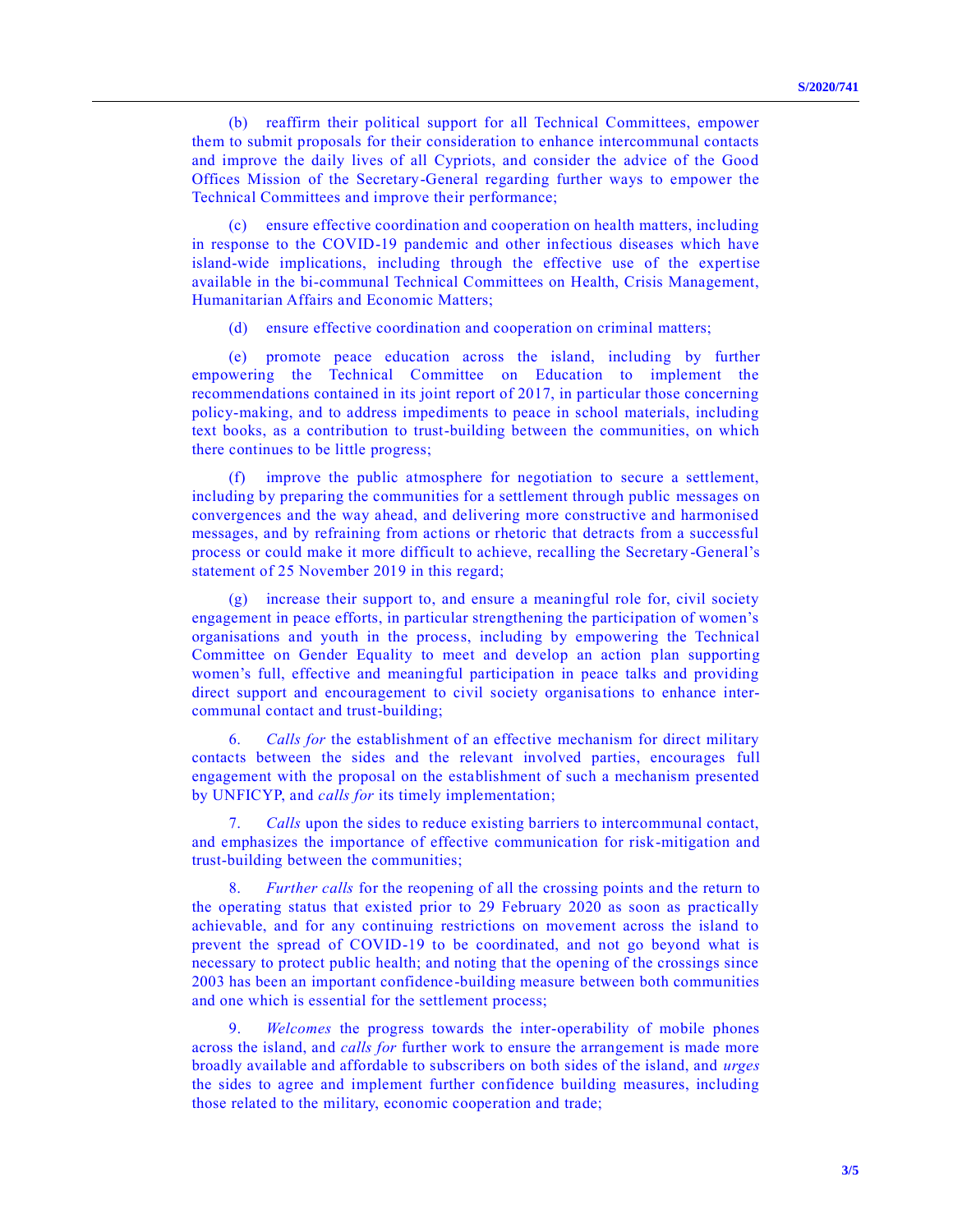10. *Commends* the work of the Committee on Missing Persons, and *calls upon* all parties expeditiously to enhance their cooperation with the Committee's work, in particular through providing full access to all areas and responding in a timely manner to requests for archival information on possible burial sites;

11. *Expresses* its full support for UNFICYP, and *decides* to extend its mandate for a further period ending on 31January 2021;

12. *Expresses serious concern* at the increased number and severity of violations of the military status quo along the ceasefire lines, *urges* the sides and all involved parties to respect UNFICYP's mandated authority in, and delineation of, the buffer zone, *urges* the use of the 2018 United Nations aide-memoire by the sides to ensure peace and security in the buffer zone, and *calls on* both sides to prevent unauthorised activities between the ceasefire lines;

13. *Calls* on the Turkish Cypriot side and Turkish forces to restore in Strovilia the military status quo which existed there prior to 30 June 2000, *recalls* the status of Varosha as set out in relevant resolutions, including resolutions [550 \(1984\)](https://undocs.org/en/S/RES/550(1984)) and [789](https://undocs.org/en/S/RES/789(1992))  [\(1992\),](https://undocs.org/en/S/RES/789(1992)) and reaffirms that UNFICYP's freedom of movement should be respected;

14. *Welcomes* the announcement that 18 suspected hazardous areas across the island have now been cleared of mines, and *urges* the leaders of both communities to agree and continue a plan of work to achieve a mine-free Cyprus;

15. *Requests* UNFICYP to take fully into account gender considerations as a cross-cutting issue throughout its mandate; *requests* the Secretary-General and troopand police-contributing countries to increase the number of women in UNFICYP and ensure the full, effective and meaningful participation of women in all aspects of its operations;

16. *Welcomes* the initiatives undertaken by the Secretary-General to standardise a culture of performance in UN peacekeeping, *recalls* its requests in its resolutions [2378 \(2017\)](https://undocs.org/en/S/RES/2378%20(2017)) and [2436 \(2018\)](https://undocs.org/en/S/RES/2436%20(2018)) that the Secretary-General ensure that performance data related to the effectiveness of peacekeeping operations is used to improve mission operations, including decisions such as those regarding deployment, remediation, repatriation and incentives, *reaffirms* its support for the development of a comprehensive and integrated performance policy framework that identifies clear standards of performance for evaluating all United Nations civilian and uniformed personnel working in and supporting peacekeeping operations that facilitates effective and full implementation of mandates, and includes comprehensive and objective methodologies based on clear and well-defined benchmarks to ensure accountability for underperformance and incentives and recognition for outstanding performance, *calls on* the United Nations to apply this framework to UNFICYP as described in its resolution [2436 \(2018\),](https://undocs.org/en/S/RES/2436%20(2018)) and *notes* the efforts of the Secretary-General to develop a comprehensive performance assessment system;

17. *Requests* the Secretary-General to continue to take necessary measures to ensure full compliance of all UNFICYP personnel, civilian and uniformed, including mission leadership and mission support personnel, with the United Nations zero tolerance policy on sexual exploitation and abuse and to keep the Council fully informed about the Mission's progress in this regard, *stresses* the need to prevent such exploitation and abuse and to improve how these allegations are addressed in line with its resolution [2272 \(2016\),](https://undocs.org/en/S/RES/2272%20(2016)) and *urges* troop- and police-contributing countries to continue to take appropriate preventative action, including vetting of all personnel, pre-deployment and in-mission awareness training, and to take appropriate steps to ensure full accountability in cases of such conduct involving their personnel, including through timely investigations of allegations by troop- and policecontributing countries, and UNFICYP as appropriate, holding perpetrators to account,